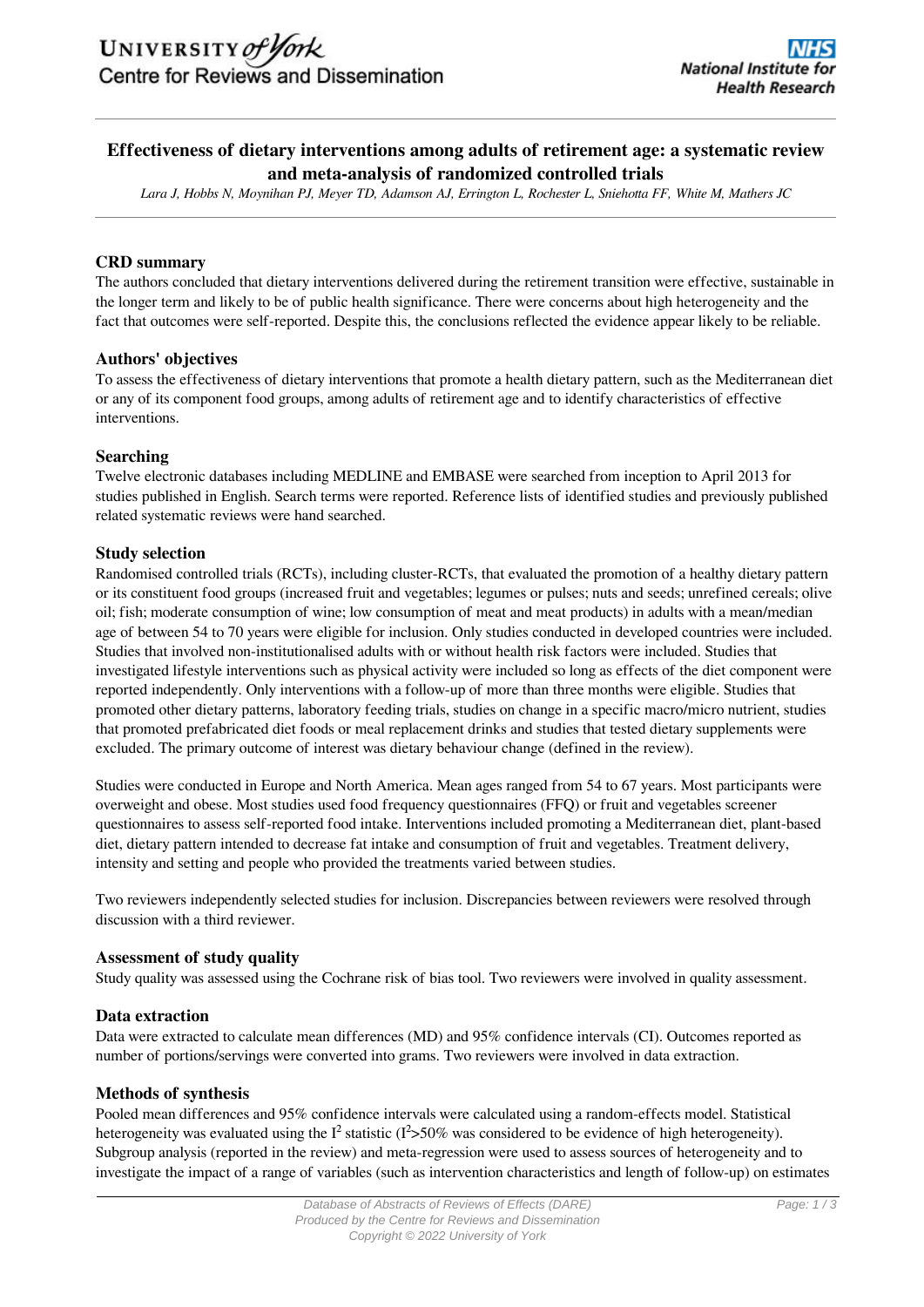

of effect. Publication bias was assessed using funnel plot and Egger's test.

#### **Results of the review**

Twenty-four studies were included in the review (63,189 participants). Follow-up varied from four to 58 months. The authors reported that studies were generally of good quality with low attrition rates.

Meta-analysis revealed that interventions increased fruit and vegetables intake (MD 87.5 g/day, 95% CI 65.3 to 109.6;  $I^2$  =96%; 22 studies) and this was sustained in the longer term (>12 months). The results did not alter when stratified by type of interventions or BMI (body mass index). Interventions produced slightly higher intakes of fruit (MD 54.0 g/day, 95% CI 27.3 to 80.8; I<sup>2</sup>=98%; 14 studies) than of vegetables (MD 44.6 g/day, 95% CI 28.5 to 60.8; I<sup>2</sup>=95%; 14 studies). Modest but significant increases in fish intake (MD 6.59 g/day, 95% CI 0.5 to 12.7;  $I^2 = 93\%$ ; three studies) and decreases in meat intake (MD -8.74 g/day,  $95\%$  CI -11 to -6.5;  $I^2=92\%$ ; five studies) were observed. There was a statistically significant positive association between fruit and vegetables intakes and the number of contacts with participants during the intervention.

Further subgroup and sensitivity analysis and meta-regression results were reported in the review. No evidence of publication bias was found.

#### **Authors' conclusions**

Dietary interventions are effective at increasing fruit and vegetables and fish intake among adults in the retirement transition age range, sustainable in the longer term and likely to be of public health significance.

#### **CRD commentary**

The review question and inclusion criteria were clear. The search was comprehensive. Efforts were made to find published and unpublished studies, thus minimising the risk of publication bias. However, the search was restricted studies in English so studies in other languages may have been missed. Attempts were made to minimise reviewer errors and bias in the review process. Quality of the included trials was assessed but full results were not reported, which made it difficult to interpret the reliability of the review findings; the authors reported that the studies were of good quality. All outcomes were self-reported so there was a risk of performance bias.

Appropriate methods were used to pool data. Statistical heterogeneity was assessed and explored in subgroup and sensitivity analyses and meta-regression.

The authors' conclusion reflect the evidence presented and despite high heterogeneity the findings showed a consistently positive effect of interventions on dietary behavior across the studies with respect to fruit and vegetable consumption. The results were also positive for meat and fish but this was based on a smaller number of studies. The authors acknowledged the limitations in the evidence.

#### **Implications of the review for practice and research**

Practice: The authors stated that the results provided evidence to support the development of interventions to improve dietary behavior at this life-stage to promote health and well-being and reduce the risks of age-related disease and associated costs to society.

Research: The authors did not state any implication for research.

#### **Funding**

Lifelong Health and Wellbeing (LLHW) Cross-Council Programme initiative in partnership with the UK Health Departments.

#### **Bibliographic details**

Lara J, Hobbs N, Moynihan PJ, Meyer TD, Adamson AJ, Errington L, Rochester L, Sniehotta FF, White M, Mathers JC. Effectiveness of dietary interventions among adults of retirement age: a systematic review and meta-analysis of randomized controlled trials. BMC Medicine 2014; 12(1): 60

#### **PubMedID**